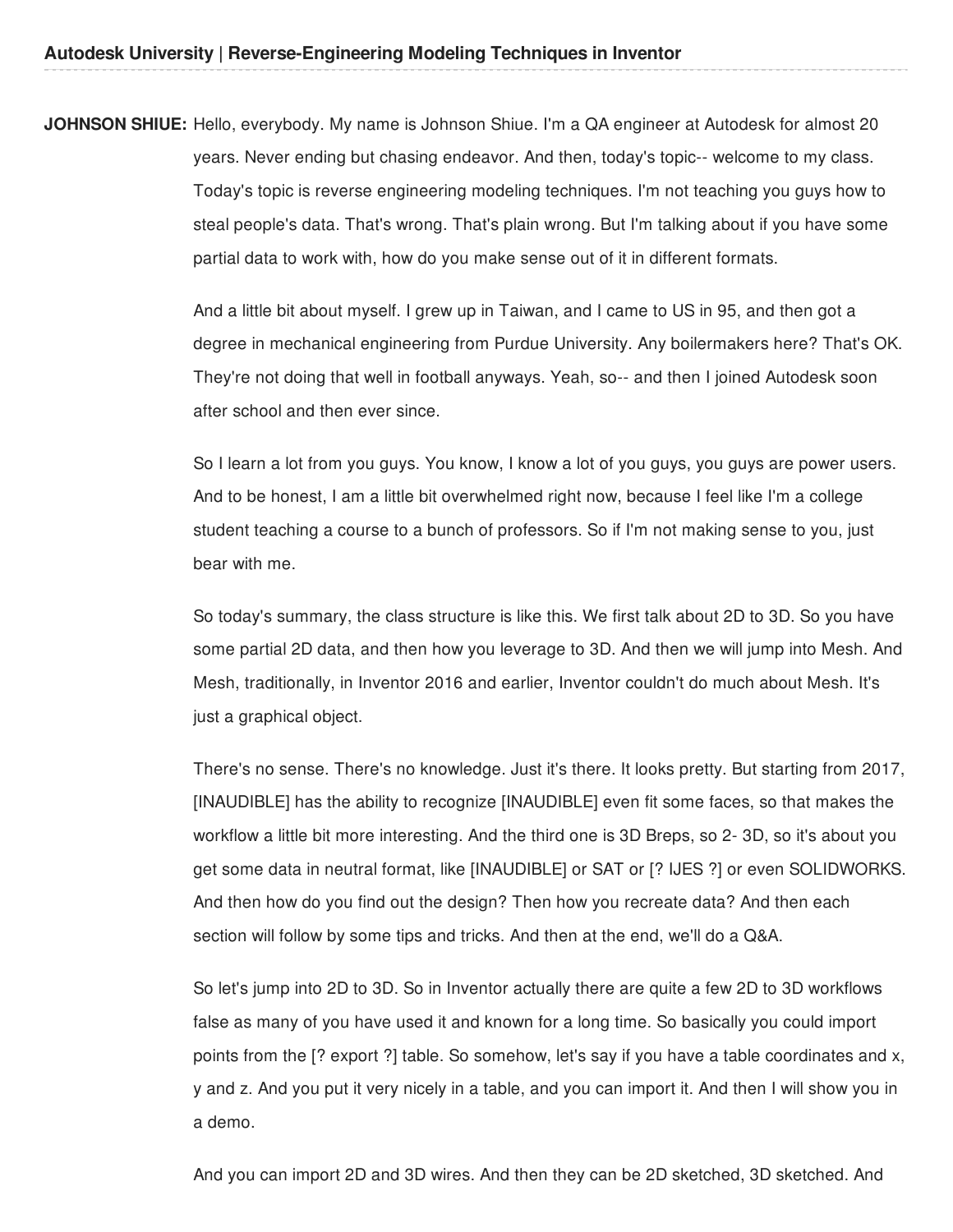then you can use-- there's an app tool called 2D to 3D tool. Have anybody use 2D to 3D tool? Yeah. And then we have this [INAUDIBLE] starting from 2016, I believe. And I will show you in an example.

Then the paper 2D drawing. Still, I think we still heard from our user worldwide, from time to time, they have some scan, maybe PDF, 2D drawings. And they still want to leverage those drawings. And then Inventor itself couldn't handle that type of data easily. But AutoCAD has a very nice tool called Raster Design. So if you want more information, you can go to Autodesk.com and then find out more information about that.

So what it does is basically it's kind of like a mapping tool. So because a lot of-- traditionally a lot of maps are in paper form or in scan form. And this Raster Design help you kind of track those lines and make sense out of it. And you can convert to poly lines or curve. And then you can go back to import wire and then make sense out of it. So I will show you each of the workflow in the Mentor.

OK so here is a typical example of import points to a 2D sketch. And the workflow is like this. So you got to start a part. And then if you are importing 2D point, you have to create a sketch. And then the command is called point here. And you select the Excel table containing the coordinate system.

In the options, actually you got some options, you can just import points as is. You know, each point, they are unconstrained. Or you can connect points as lines, you know. So basically, the first point will connect to the second one, second one connect to the third one. Bop, bop, bop. Or you can create a [? spline. ?] So I don't think you could do a lot with this type of technique, but it's an option, you know. If you have partial data, at least you can bring the points into Mentor and then do something.

And then 3D point, it's the same thing. So essentially you just need to create a 3D sketch. And then you go-- the same command is available there. And the option-- the options the same. And feel free to interrupt me if you have any question or you want to understand something more.

And then for wires and I mean this workflow has been there for a long, long time. And then sometimes you just got partial data, like this. And then you import as 3D sketch. But you could create some boundary patch, and then create some geometry out of it. And then you can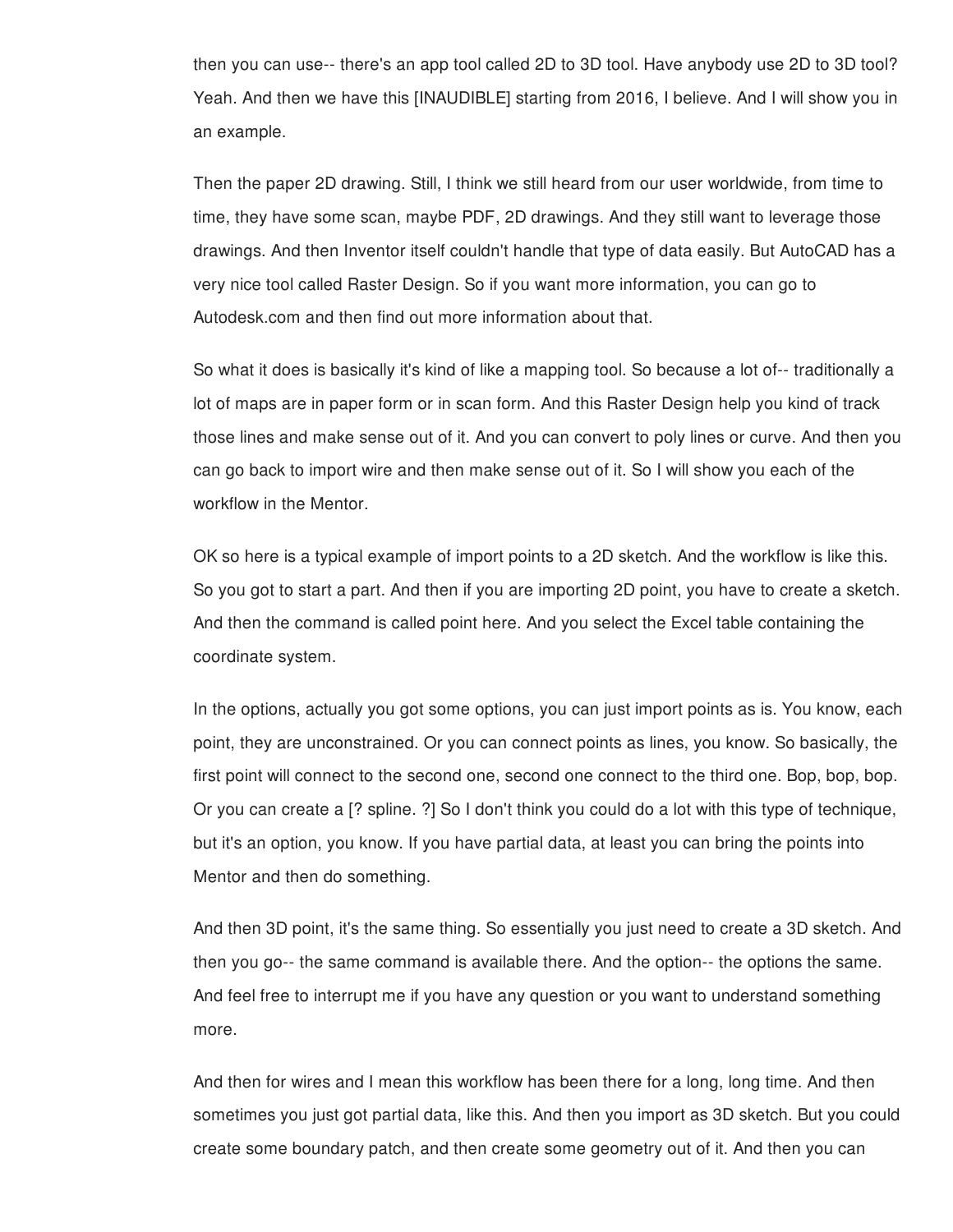connect it. like this one is kind of a very simple tube, and then you can find a center points easily, and then you can rebuild a path.

Like this one is much more complicated. You know, you got essentially a 3D model in wireframe form. And then you can import it, a 3D wire. And it's very hard to make sense out of it, to be honest, unless you know the design well already. But you still could. You could use a binary patch to build out patches. And then make sense out of it.

And for the 2D to 3D tool I was just mentioning. The workflow is like this. You have to import DWG file in here. So let me walk through the workflow real quick. So what you need to do is simply just open a DW file. And in here, in option, you have to select import.

So if you just keep it as default open, it's going to open itself in Inventor, just like this. So it's like a viewer, you can view DWG, but you cannot do much about it. So but now we are doing the import workflow. So let's just open it, and import it.

And you will go through a couple of dialogue options. You know, I think some of you are very familiar with this. And if you deal with AutoCAD data a lot. And then it depends on the size of the drawing, you know. It can take awhile to do the translation. But in this case, it is pretty simple.

And then you've got a bunch of sketches. Let me zoom. OK. Oh, sorry. I don't know what's happening. OK, sorry. So what you're seeing is-- it's the DWG geometry imported to Inventor. but they are not associative, meaning if you make a change in your DWG file, this won't update. You know, they stay the same.

And then you see on the left-hand side in the browser, each layer is being mapped as a individual sketch. So that's the workflow. And then what 2D and 3D tools help is here. There is some usability issue with the tool actually, but-- so essentially, you can only handle one unconsumed sketch at a time.

So like right now, if you have more than one, and the panel here, it's now lit up. It's the 2D and 3D-- because he couldn't handle it. So let's say I delete those. And I guess I have to save it. Now there's a little bit usability. Because it's assuming you always bring in one sketch at a time. So now it lit up.

So what-- there's some nice things about the tool, which kind of explain why it's kind of popular in app store. So what it does is, if you click on the base view command, it show you like a box.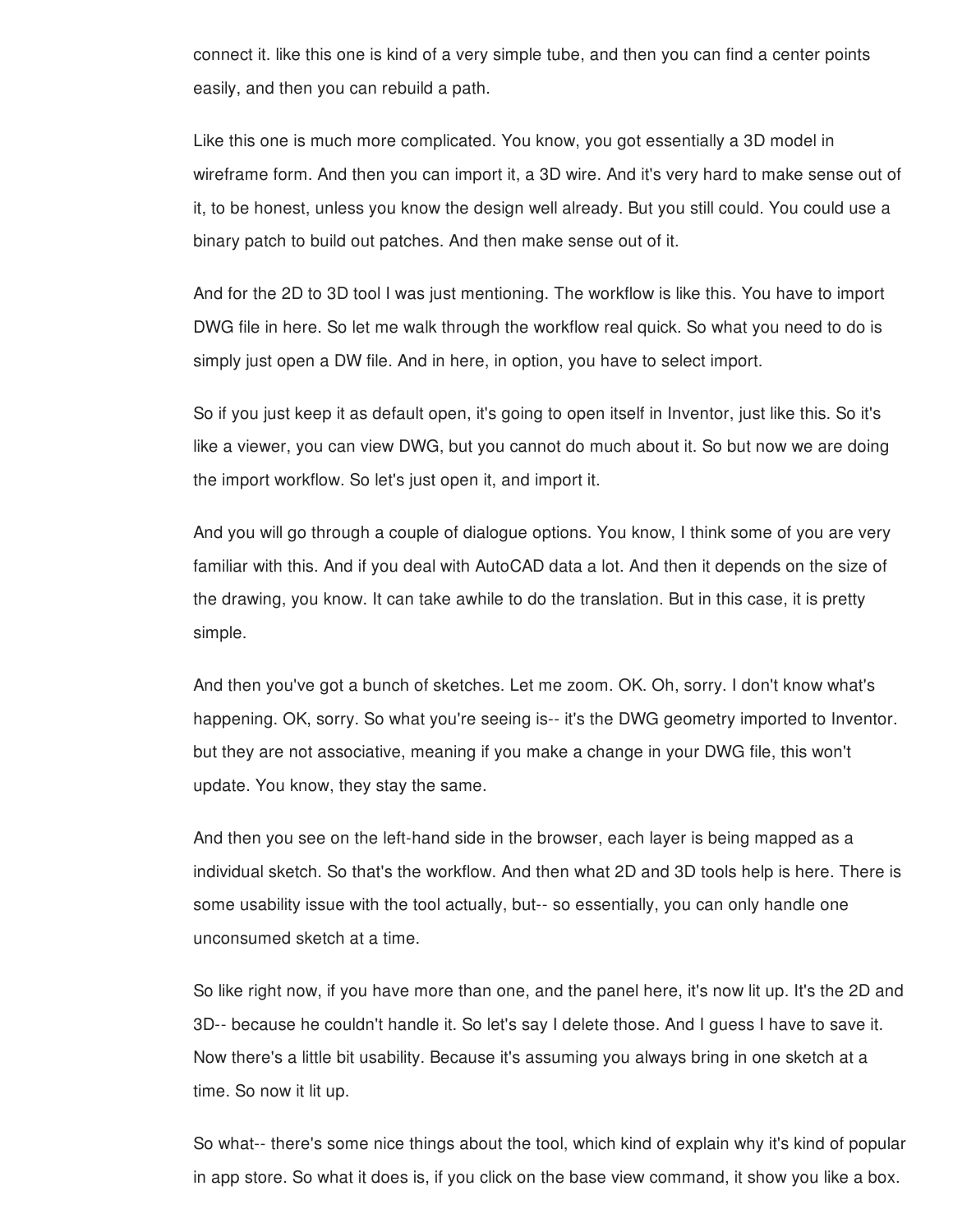And then you can select the orientation where you want to place that part of your sketch you are about to select.

So let's say-- and that's the so-called base view. And then you can start picking geometry. You can window select too, I think. And then immediately it kind of just transport that sketch to the front face, the face you select it. And then can keep doing it for projected view.

But the problem with this tool is, first, it is not associative, right? So you have to bring in the data. And there are some usability issue. And second of all, you can only do orthogonal views. So it's a base, top side, you know. That's sort of thing.

Like this case, you have an auxiliary view, you know. So it's not projected orthogonally. And you kind of run out of option in this case. But for simple thing, it does really well. And is something you guys can consider.

So and then I am going to introduce the DWG underlay workflow, which is starting to-- we starting to support in 2016. So you also need to start with an empty part. And then, you don't need to create a sketch, because the AutoCAD geometry it's not treated as a Sketch. It's kind of like a transparency in your model space.

So click on the import. And first you have to assign which plane you want to place that transparency to. And then you give an origin. And immediately you will bring in the data. So, and actually, based on our internal testing, this is really, really, fast because it doesn't involve full translation of the geometry.

So if you have tons of drawings, tons of sheet, this is a good tool, a good workflow to try out. But you will ask, then what? I mean, what does this mean? And the nice thing is, you could turn off some layer you don't want.

So for example, you bring in six, seven layers. But you only care about that geometry. And then you can easily manage that. And also you can crop. So, for example, you only care about-- you only want to work on this area. And crop it for you. So it's-- yeah, it's a lot better than the 2D to 3D workflow I show you.

But it depends. And another thing I forgot to mention, this workflow is fully associative. So if somehow the DW-- you make some change to a DWG file, it will update. So the part will know, hey, something has changed. And then you have to update.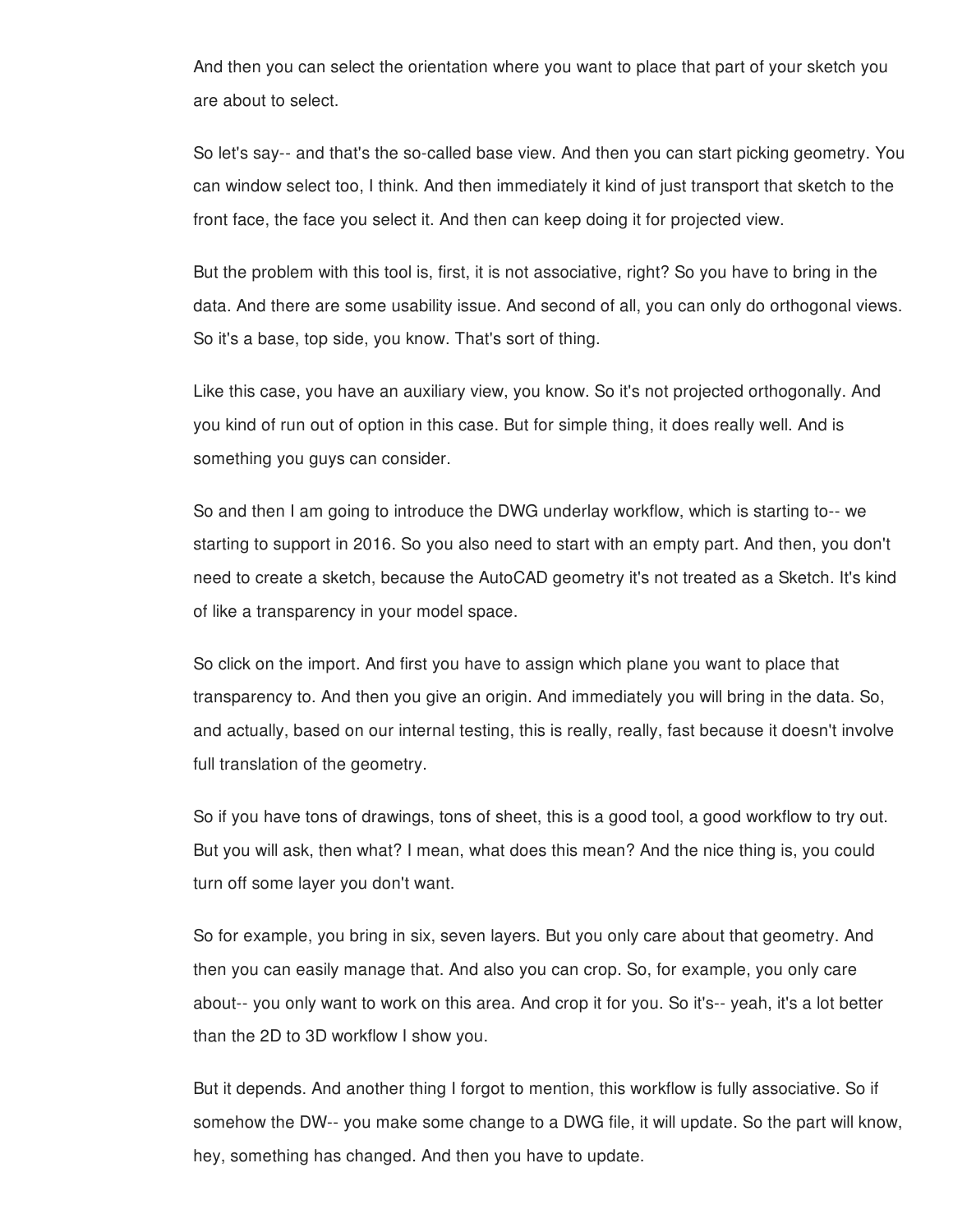**JOHNSON SHIUE:** Not yet. So, yeah, so you will still need to build a sketch. And then you have to use a command called project DWG file-- project DWG underlay. And then you get projected. OK, and then they got projected, and then now you can use it. So that that's the underlying workflow.

> So I mean, I just quickly walk through these workflows. And one thing to keep in mind is, I think, is probably kind of cliche. You need to understand your unit. You know, so it's inch, or millimeter, or centimeter. And then you need to understand your scale. Because DWG files, the scale is a little ambiguous. It's not true geometry scale.

> So you could have a line, although it's not two-dimension, it's still dimension certain way. So you have to understand that in order to fully leverage in these workflows.

So we ran through these workflows real quick already. And then I covered the deficiency in [INAUDIBLE]. And then, yeah, the tips and tricks. So just like I said, you have to understand the unit, the scale. And also, you like to work on the base view first. And yeah, I mean, the first one is another no-brainer. You have to understand the data. You know, where do you start with? Otherwise you get into a situation that you don't know how this part should be positioned or oriented.

And then the last one is kind of interesting. Because Inventory's drawing is fully associative. So when you rebuild the 3D geometry, you can easily create a 2D drawing for verification purpose. So you can simply create a 3D view, and then you can match. See whether or not, hey, you missed something. You know, that's a pretty interesting tool. I mean interesting workflow.

So you don't have to kind of guess, hey, did I miss something here? Did I forget about certain feature? So any questions so far?

Now we're jumping to the Raster Mesh Data to 3D. So like I said, in 2016, Inventor 2016 and earlier, there's not much Inventor can do with this type of data. Because Inventor didn't have the capability to recognize the points and edges on those meshes. But now in 2017, we did enable that behavior. So you can do a lot more than before.

And the relevant workflows are here, so you can attach 2D images. So for example, you have some pictures of the parts you try to model. So you can, I mean, it's a little bit similar to what I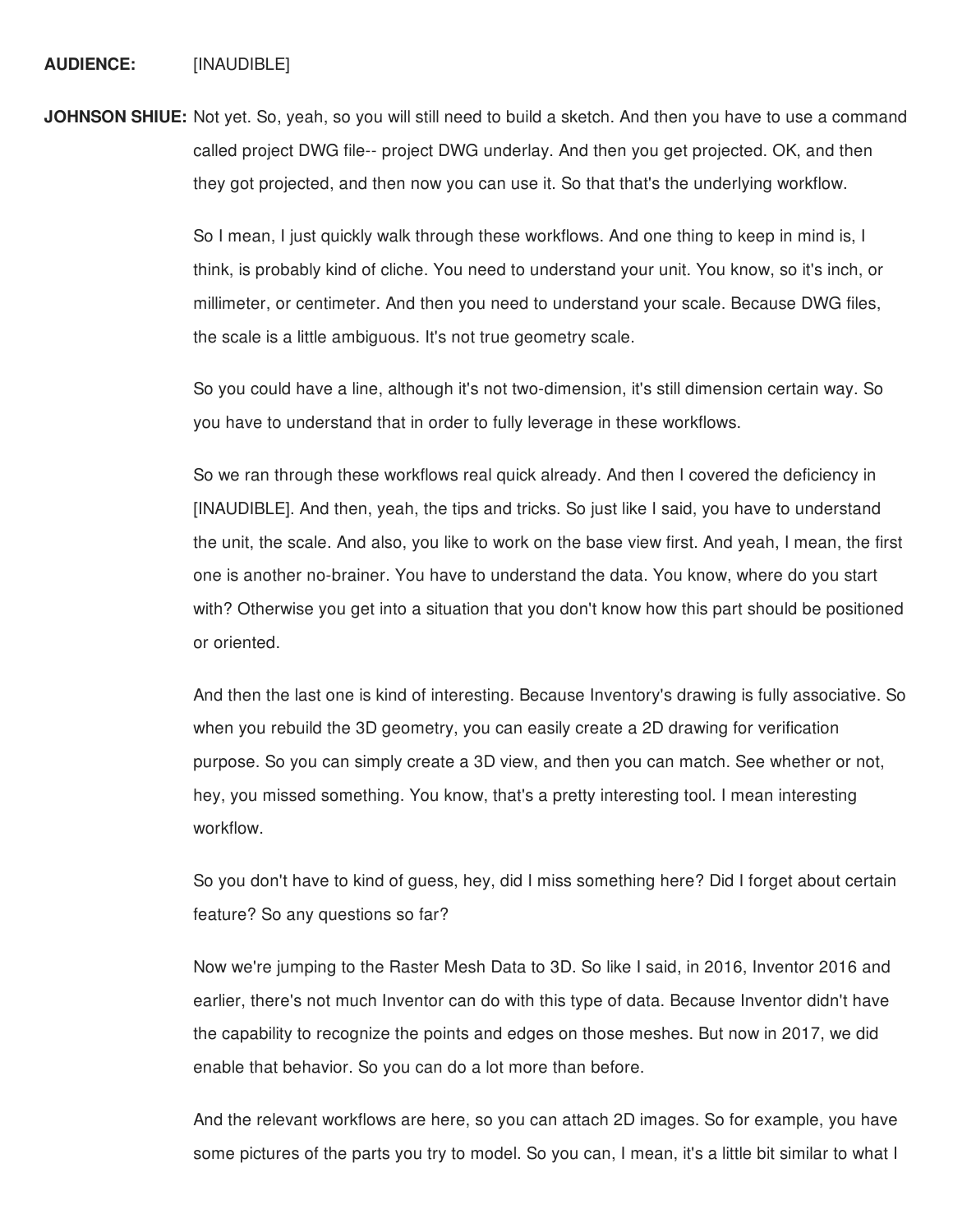mention. Raster design thing.

And then you can have the so-called Brep-convert mesh. So meaning the source mesh data is [? cap, ?] is a cap date. So you have faces, have bodies. But somebody just exported as a mesh. And that type of data is very nice, because it's more uniform, and the data is always complete. And it's much easier to handle.

And lastly, you got scanned data. So you got laser scanner, and then you do point cloud. But you can easily convert to mesh. And sometimes depends on the accuracy, You have, you could have missing data. And then, but because of 2017 enhanced ability, you could do a little bit more.

And I want to touch on the mesh model here. Look at this-- the model on the corner. Actually it looks round. But actually if you look closely, it's not round. You know, it's a mesh. It's always kind of either triangular or quadrilateral. So it is-- so there's no circle in mesh. I mean, that just FYI.

And also, what does raster, what does Brep, what does a vector mean? So what raster data is, is the data's quality or data's definition varies with this resolution. So it doesn't have a sense of a line or a curve or a body. So essentially if a line is pretty wide, you can say it's a phase or you have different meaning. But for vector data, like the CAD data, there's no ambiguity there. You know, a line's a lines. it's from a to b, and it doesn't matter how you represent it. So internally the data is bad.

OK, so this is a workflow. It's available In Inventor for a long, long time too. So essentially you can position some images on 2D-- on work plans. And then you can sort of model around it.

And then here's the mesh workflow. And I'll run through some demos real quick. And this is just highlight that the mesh data doesn't have sense of scale and unit. So you will, as the person deal with the data, you will have to determine. So what type of unit you are going to apply.

So like this case, you are importing something. The bounding box data tell you roughly the size. And then you have to attach a unit, and make sure that makes-- make sure it's consistent with your understanding. So that's-- now rung through those workflow real quick.

So here is the part. We saw three images. They are orthogonal to each other. And then, you could do a little bit. And also, if you have that Raster Design tool, AutoCAD Raster Design, you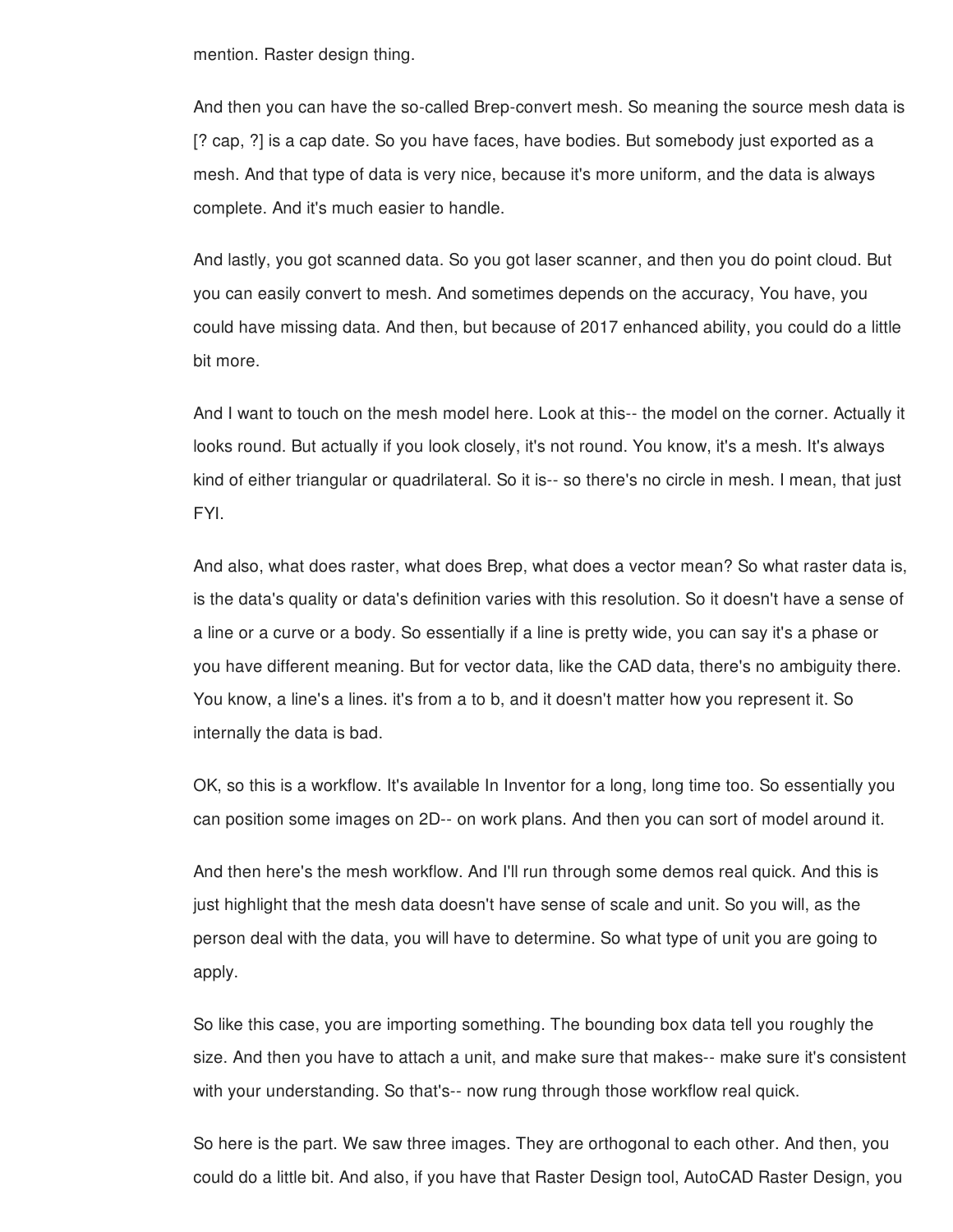can convert some of the edges, the lines, to curves.

And here's an example of the so-called Brep convert mesh. Yeah, it's very nice, and it's very uniform. And let me turn on the edges. And you can see, yesh, those are mesh edges.

And then what can you do with it? Let me show you real quick. So now in Inventor, you can fit mesh face command. So what this does, is it try to detect those meshes, and then try to figure out-- are the three points on the same plane? Depends on the tolerance you decide, they decide, so-- but you probably don't want a very tight tolerance because it depends on your mesh quality actually.

So like this type, you can assign very high tolerance, very tight. Yeah, but for others, I will show you real quick. It may not be suitable. So the default type output is just-- let Inventor figure out what kind of face this means. But like this one, it's [INAUDIBLE] it's a plane. So it immediately recognize, and then it give you a plain surface.

And then you can also create a sketch on plane or printed mesh. And then you can start drawing data. And then you can count string. Or you can even project those points or circles.

So Inventor recognize it, although it's a mesh, but it can make a little sense out of it. But what if you-- I mean, this is-- the mesh I just show you is really nice, uniform. But what if you got date like this? It's a [INAUDIBLE] data. And there's a lot of imperfection. And what can you do with it?

So now I'm switching to a tool. It's called Autodesk Mesh Mixer. It's a free tool, available at Autodesk.com. Of And feel free to download to try. Very cool, very powerful tool. Initially it was positioned to-- for like a consumer product application. So if you want to Revit with a doggy hat, and you can a little bit kind of mixing, you know. And then print it. You know, yeah, it's kind of fun.

But I found out, actually it has some industrial application and potential too. So I will run through a few things. And you will probably understand what I'm talking about. So you will see, there's just a lot of-- I mean, I don't know how to feel about this data. I mean, there's not much you can do. I mean, if you bring this exact as is in Inventor, you can just view it.

But the Mesh Mixer can kind of help, kind of eliminate some imperfection. First, you could kind of-- you could create the so-called face group. So what it does is try to analyze the edged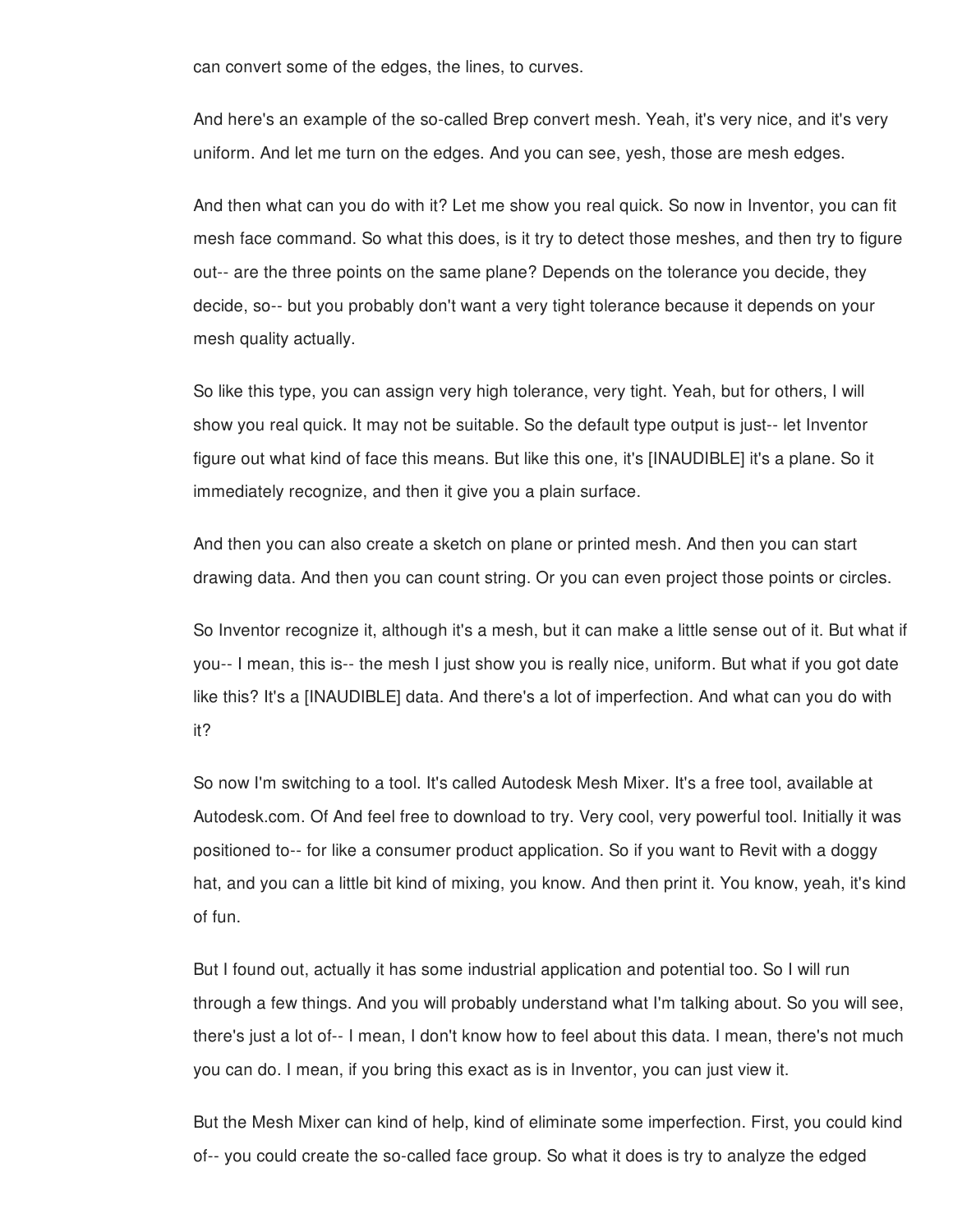deviation, the angular deviation, from the neighbors. And then it give-- assign colors.

So in this case, you saw those very colorful, small pieces. Those are the imperfections, and then they go in and out like that. They kind of flip-flop quite a bit. And it gives you a sense of your data quality and then what you need to do to make it better.

So you can first assign a group. And then you can separate [INAUDIBLE]. So this tool is really cool. I mean, this command is really cool that it help you categorize non-continuous meshes. So what it does is it just separate each individual mesh lumps. And then they sort by-- you will see this object browser.

The tool essentially sort by size. So if you don't care about the small faces, you could simply delete them. And then you just keep those big one you care about. And then what do you do with it? OK, yeah, it's kind of-- we're sort of getting there. But it's still- the imperfections is still there. They're are holes. And yes.

And then you can try this. You can sculpting. So there are some tools, allowing you to kind of smoothen, smoothen the data. So it give you a lot of choices, and you can explore as you wish. One thing I find out is it really depends on your model size. You have to kind of trial and error. And then change the brush size. And then-- and different refinement options, you know.

And let me show you real quick what these all mean. And you see, I-- anywhere my brush goes, it is kind of doing-- it just smoothens out those imperfection. you can even heal the hole. But one thing you have to keep in mind. Actually is altering your mesh. You know, what it's doing is altering your mesh. Although it's making [INAUDIBLE], it's not the data you-- it's not the original raw data you got. So that's something you have to keep in mind.

But when you work with this type of data, your tolerance is already really loose. You know, you cannot ask for really-- yes, it is for reference only. So-- and I can run the face group command again, and you will see the difference.

So immediately, it smoother now. It was really shaky. I got goosebumps when I see it. now look at the data. I didn't, I mean, I didn't spend much time. But you could work on it, and then kind of make sense out of it.

And then this is a good tool for preprocssing. And then you can bring the data into Inventor, and then use the fit mesh face command or sketch and command, try to rebuild some data. Any questions so far? OK.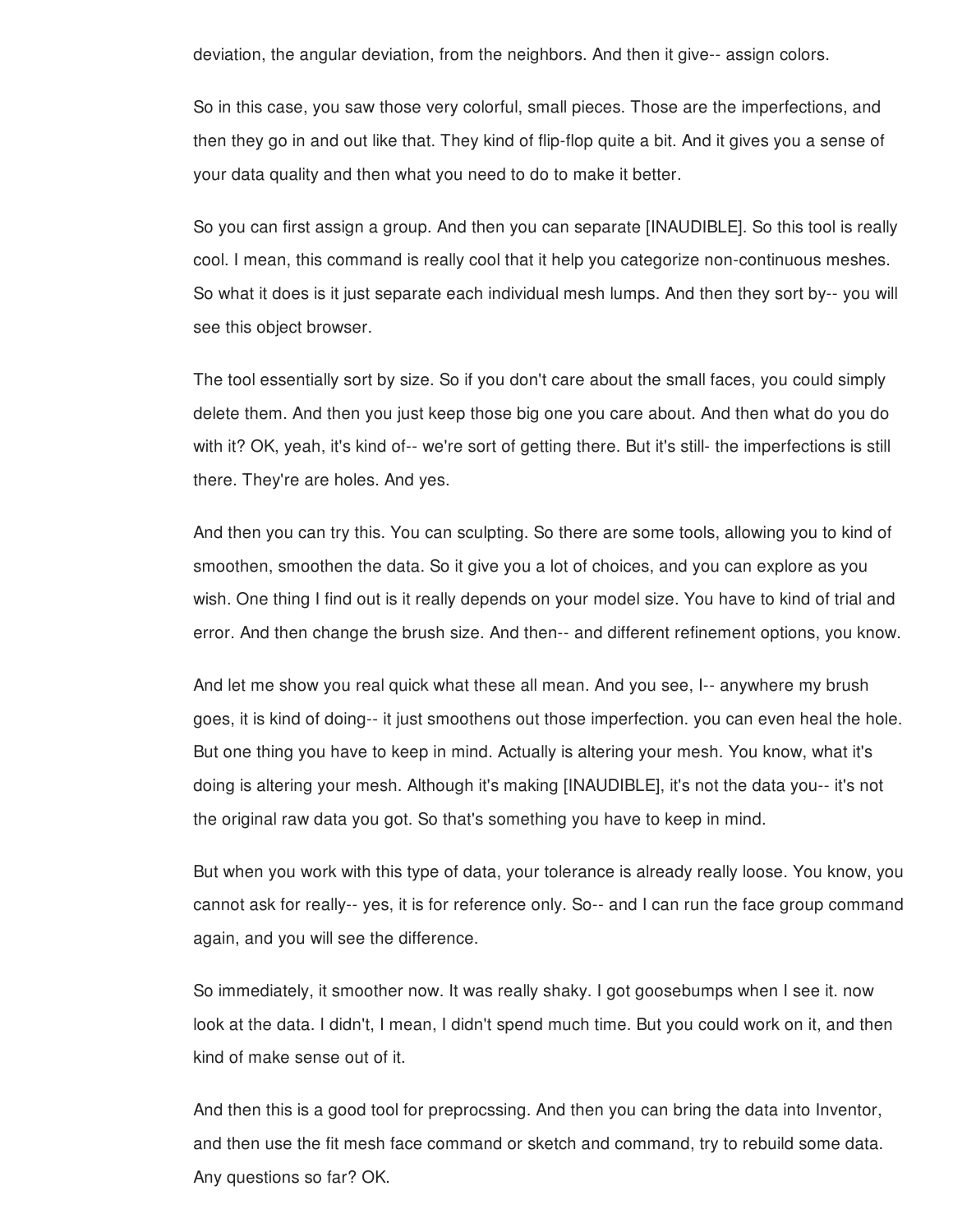And then, just the process I was talking about. The mesh mixer. So you can import a mesh, and then you separate them into different shells, and you remove the unwanted shells. And then you can create a face group, and kind of find out where the imperfections are. And you use the scope command to smoothen the imperfection.

And then, it can be an [? iterative ?] process. You don't expect you do it in one shot. But at least you have some options. And then you can bring it to Inventor, and start building the geometry.

And the tips and trick about these workflow is you've got to have an expectation about your tolerance. You know, I mean, you are dealing with imperfect data, so the tolerance couldn't be too tight. And then again, the bread and butter, the unit, is also the same thing. It's even more important. Because the Raster data doesn't have a unit. So I want to make sure you understand the unit.

And the simplify meshes, you know, you want to recognize those surfaces, and then you want to identify features. And the last one, it's also kind of like the technique I mentioned in the 2D to 3D workflow. You could actually do a kind of round trip validation. So when you build, you build your mesh data-- you build geometry from your mesh data. You can also output as a mesh. And then you can bring in to a mesh mix or do some comparison, you know. Just say how far you are, how close you are.

Now we are switching gear to the 3D Brep to a 3D feature workflows. So this technique, yeah, it's also very old. I mean, as old as Inventor or any 3D feature [INAUDIBLE] system. So on the right-hand side is just an engineer part. You got it somewhere, and that you want to rebuild. Maybe your vendor didn't give you a complete data. You need to rebuild it from scratch. Or maybe your employee left. You don't know what he did. And then you have to redo it.

And the key about rebuilding these type of data is, you have to recognize the design [? intent, ?] and apply the right feature. So this is a very simple question. I mean, in Inventor, there are so many commands to do cylinder. And cylinder, it's a pretty simple mathematic definition. You've got a radius, you've got height. And that is very simple.

But in Inventor, there are tons command capable of creating cylinder. But which one to choose? It's, I mean, as a designer, you have to understand your design intent. And also, you have to understand how this feature is going to be leveraged in the future.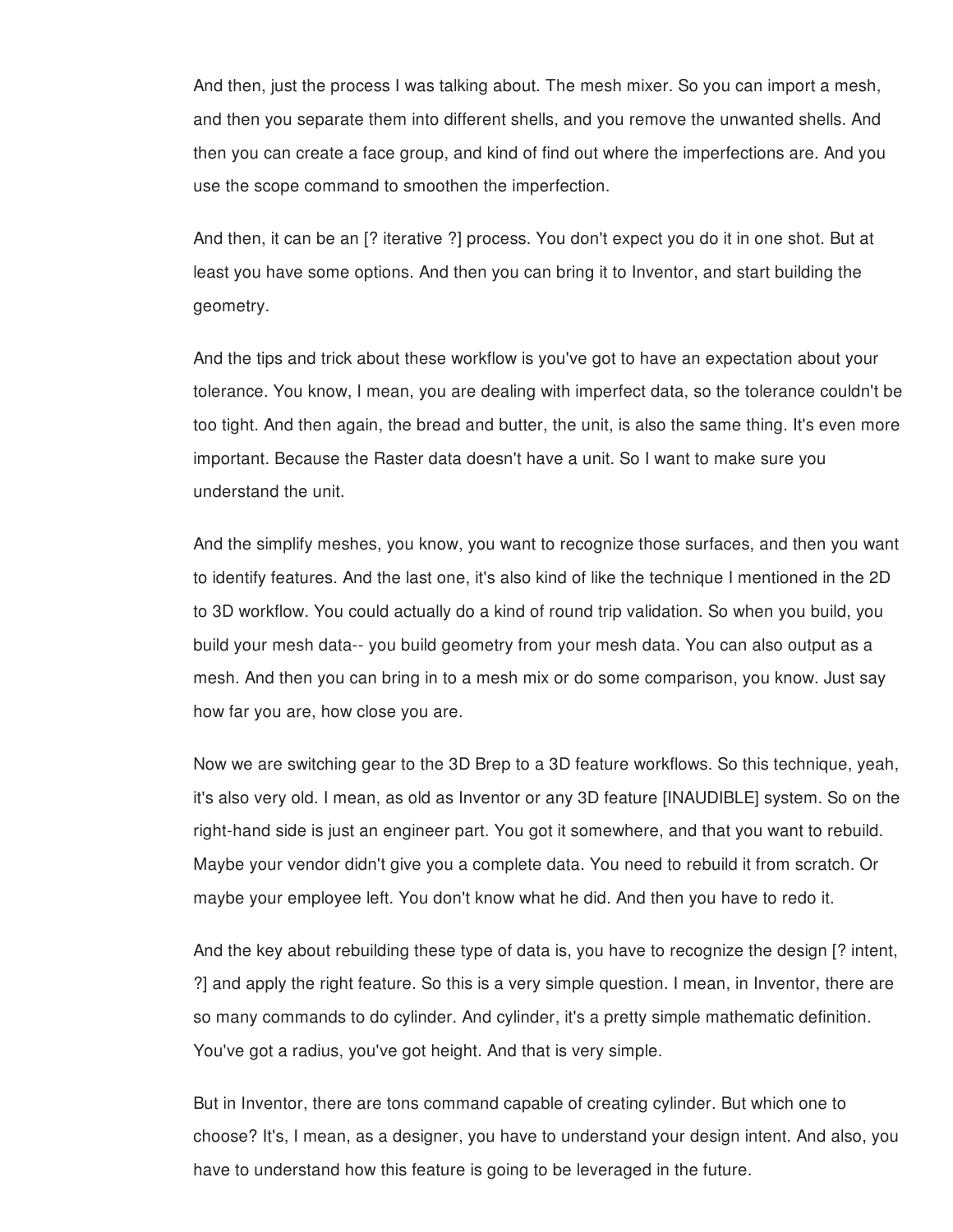Like, OK, so if you have a hole. You want to create a whole. So it's more like a extruding cut. But maybe you want it-- you want to be more specific. You want it according-- you want the whole to obey certain standard, then you want a standardized whole.

But what if you just want a partial whole, meaning this whole, the angle can change. Then you have to use revolve, you know. So what I'm trying to say is rebuilding the data, it's not about just mimicking the geometry. You have to capture the design intent, and also you have to understand how this feature will help you. What kind of engineering operation you want to do with these feature down the road.

And I'll show you a few examples of 3D Brep to 3D geometry. So how do we start? So basically it's about simplification. You have to simplify the data. You know the prior example I show? I mean, there are so many features. I mean, where do you start? It's very overwhelming.

Do you start from those pockets? Or do you start from the holes? I mean, so you have to simplify in order to keep working. And also you want to divide into a region area. And also you want to find out if the area, or the piece of geometry, is analytical. If it's a plane, don't use [INAUDIBLE]. If it's a circle, don't use other type of geometry. You know, keep it simple.

Because a lot of time, I have seen a lot of models from our customers. They literally interpret the data. But actually, to a certain degree, they misinterpret the design intent. And then make the model unnecessary complicated. And then, recognize the design intent like I stressed before. And then you can rebuild the geometry.

So now let's do some demo. So here's the part I show on first slide too. And then we do have an app tool, or feature recognition. So that's free for subscription customer. How many of you are subscribers?

Yes, OK, so this is a tool, a small add-in. And then you can enable in your part environment. So every time you open up a part with no features, just the base solid, it will ask you whether or not you want to run feature recognition.

If you want, and then you can automatically recognize all the feature, or you can do one-byone. And it's a little bit trial and error though. Because from Inventor perspective, yeah, Inventor see a lot of cylinders and planes, you know. So as a designer, you will have to tell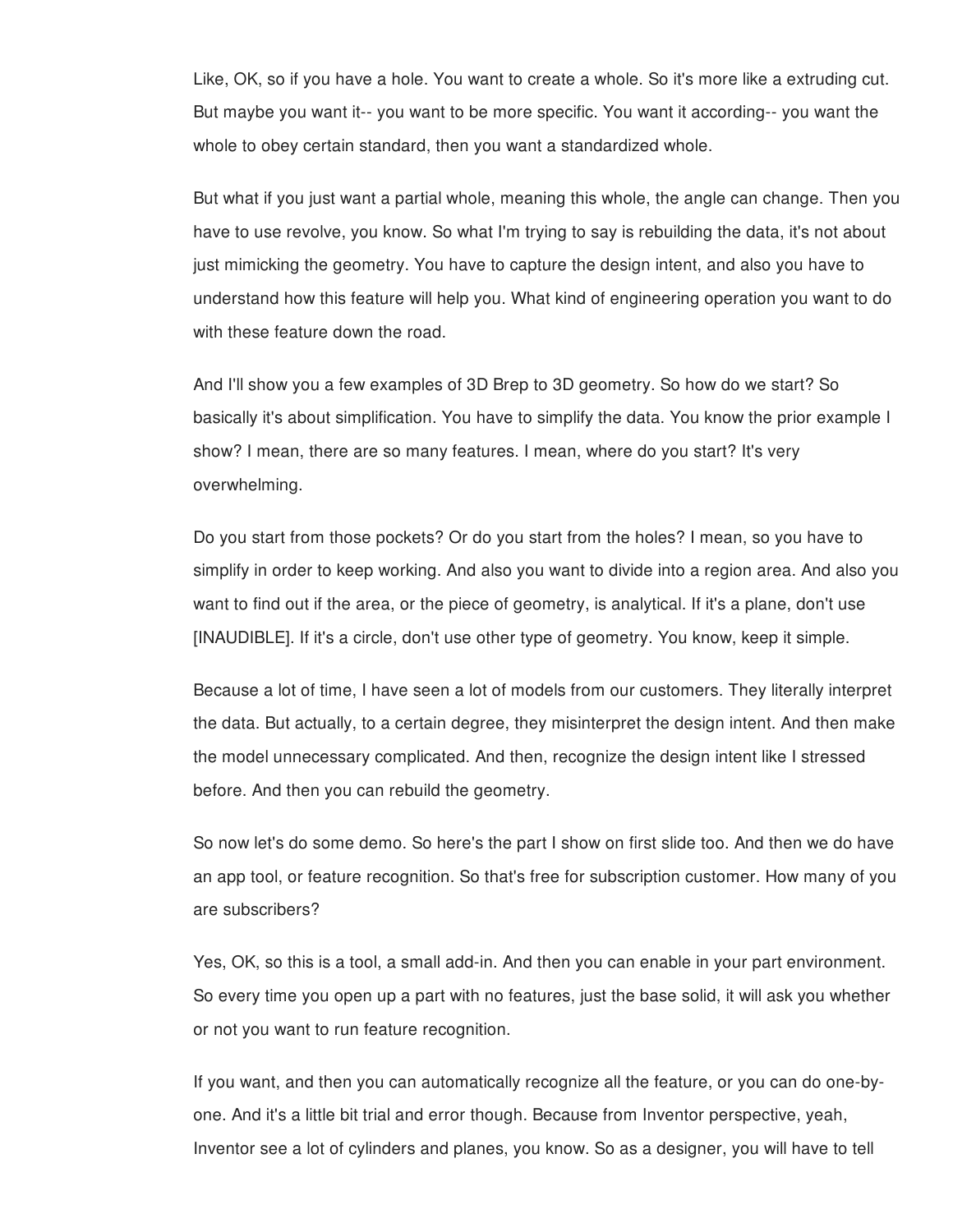Inventor what you really want, and then Inventor can help you do that.

So that-- and what I mean by simplify the geometry, it's like, there are so many [? fillets ?] here. And let me turn on the edge view. And you make it really hard to work with this type of data. So a command called delete face is really handy. So this command has been in Inventor for awhile. And what it does is, it can help you delete the geometry, and also re-intersect the underlying geometry.

So let me show you real quick. So you have to turn around this [INAUDIBLE] command. And then you just remove that [? fillet, ?] the detail. And you can keep doing it. But if there is just too many, and then in this particular case, actually the key point is to get the base profile. And also those wholes and those cutouts. In the pocket, actually, it's lightweight feature. So they are kind of secondary importance.

And what you can do is actually like this. You simply create a work plan. And that's a lot simpler, so you can focus on those wholes, and then recreate the geometry much easier.

And then if you started to work on those lightweight areas, and you can delete a scope, and you can restore it. Here's another simple example. How to find a path. This is really simple. I think everybody can do this.

So you-- it's a sweep. So essentially you just need to create axes. And then those intersection- - I mean, when you can trace those work axes and recreate the path.

But what about this? Is a spline tube? What do you do? There's no work geometry to work with. And how do you find out the path? Here's the command. It's pretty handy. It's called rule service.

And usually in a spline geometry, you would have a seam. You would have a seam edge. But you have to turn on the edge display in shaded mode. Otherwise you don't see them. But they're there.

So you can create a rule surface. And rule surface, it's basically kind of like a sweep or extruded surface along a certain direction. In this case, you want it to go in there. And then essentially you just need the half of the tube diameter, which is the radius. Let me show you in wireframe mode, it's easier.

And the rule surface actually just give you the path. So the other side of the edge give you the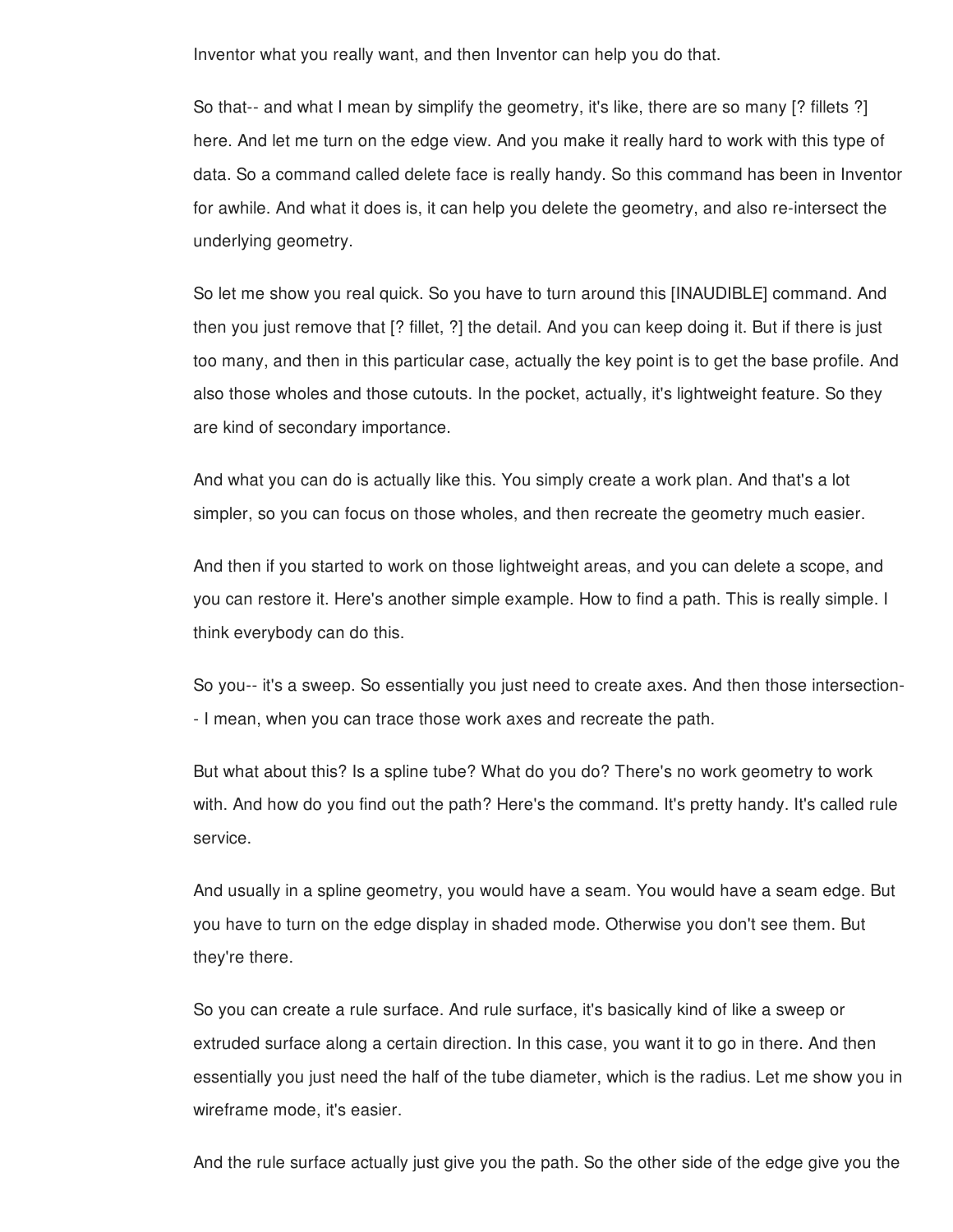path. So this tools is very handy in the sense that-- because Inventor doesn't have the capability of offsetting curves. But the tool can help you achieve that.

Then here is a more complicated model. And how do we find-- how do we rebuild geometry like this? I am not going to rebuild the whole thing here, because it will take a while. But I will point out some key points.

So this is a pump component. And so there are blades around it. And then there's a hole. And then there's a bottom. But what you can tell is-- actually the most difficult part here is how you recreate this blade. Not a pattern, because once you get one, you get all.

And this one is not that hard either. Because this one is probably just an extrusion, so we can measure. So it tell you it's 1.5 millimeter. That's easy. But this one is tricky, but how do we do that? So basically we just apply the same rule. You have to simplify it. This is just way too complicated. There's not much you can do with the data directly.

And you start deleting face, restoring the geometry. You know, you want to remove those small [? filett ?] faces. So now it's a lot better. You can make more sense out of this. But then how do you create the sweep? I mean, still it looks like sweep, it look like [INAUDIBLE], you know. It's hard to tell.

Now actually, what you can do is, you want to find out how these are created. You know, so this is a [? planer ?] face. The way to detect analytical geometry is quite interesting. You can just try to create a work plane. If its plane, it's a plant. If it's not, it's not a plane. So this one is a plane.

And what about these? I mean they look like a section of some sort. But we're not sure if they are on the same plane. So what we can do is we can just create one, and see if the other one, see it the other point is on the same plane. And then I can do a measurement with the point. So it's zero.

So that mean that particular section is on a plane. And you can keep doing that, and then you will find out this one is also a plane. But still, it doesn't resolve the mystery. I mean, how do you find out? You got section, but you don't have the path.

So you can project those edges to those planes. So you kind of get a better sense of what you're dealing with. And here's the key. Now you've got-- you got the edges. And then they, I mean this is by experience though. I don't think I can tell you a technique to find out, oh, these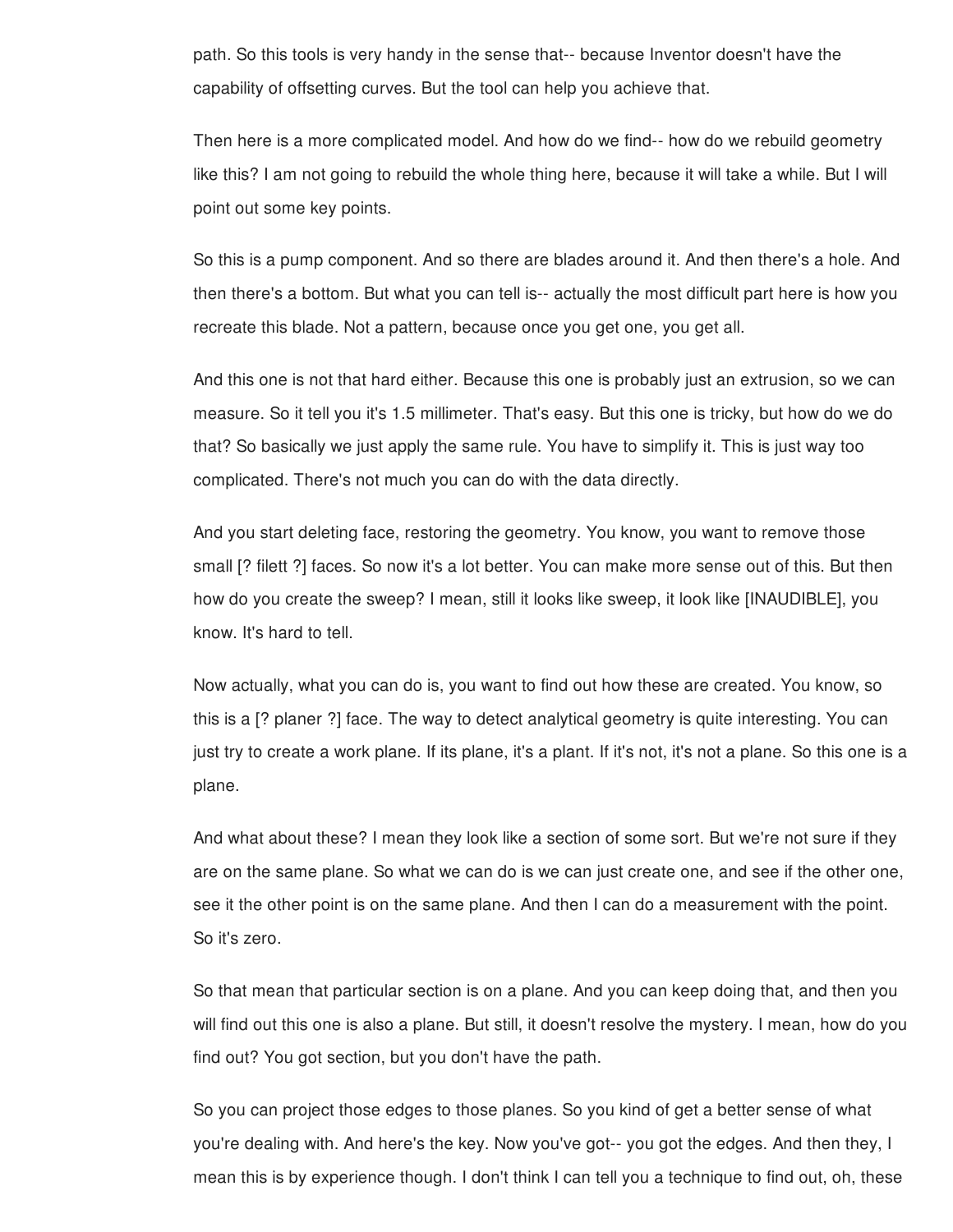lines can be projected to a plane.

But let me-- so let's just look at the sketch real quick Let me hide those work planes so they don't clutter my view. And then let me turn on the wire frame. And what I'm looking at is, OK, so how this sweep was created. So it kind of turn, make a turn. It goes straight, and then it kind of make a turn.

And they just, I mean, I don't know about you, just looked kind of parallel to me. It's just two parallel curve go that way. And then what I did was, I just, then I project those edges to a sketch.

So the mystery is solved. So essentially the designer, basically he create this parallel path. This parallel path, and then actually, I think this, the mid path is the one he used to sweep it. And then he basically just project back to the base. Is actually it's [? torus ?] to create that 3D sketch path.

So this example show you, actually you could kind of find out the original design intent by checking, by understanding the geometry. By checking the analytical-- whether or not the geometry is analytical.

And the tips and trick about this is, yeah, I mean, I show you some tricks about finding the sweep path. And then you can use delete face to restore the geometry. And you can use the rule surface to create more geometry like sweep path and other surfaces.

And the key is, yeah, you want to keep it simple. Because a lot of time you got the geometry, it's just overly complicated. And if you go build on the complicated data, you just make things more complicated and out of control.

And then they are, I mean, I show you the little tool subscription users have access to. It's the feature recognition, and that can help a little bit. And in 2017 or 16, we have this curve-on surface. So you can draw a curve directly on any curvy surface. So that can help also to rebuild some data.

Now we are entering the last portion of the demo, is the sheet metal and thin part. So the sheet metal part is basically you either got a folded part or you got a flat pattern. But when you have a flat pattern, you probably have it. You know, you just need to fold it back where you want.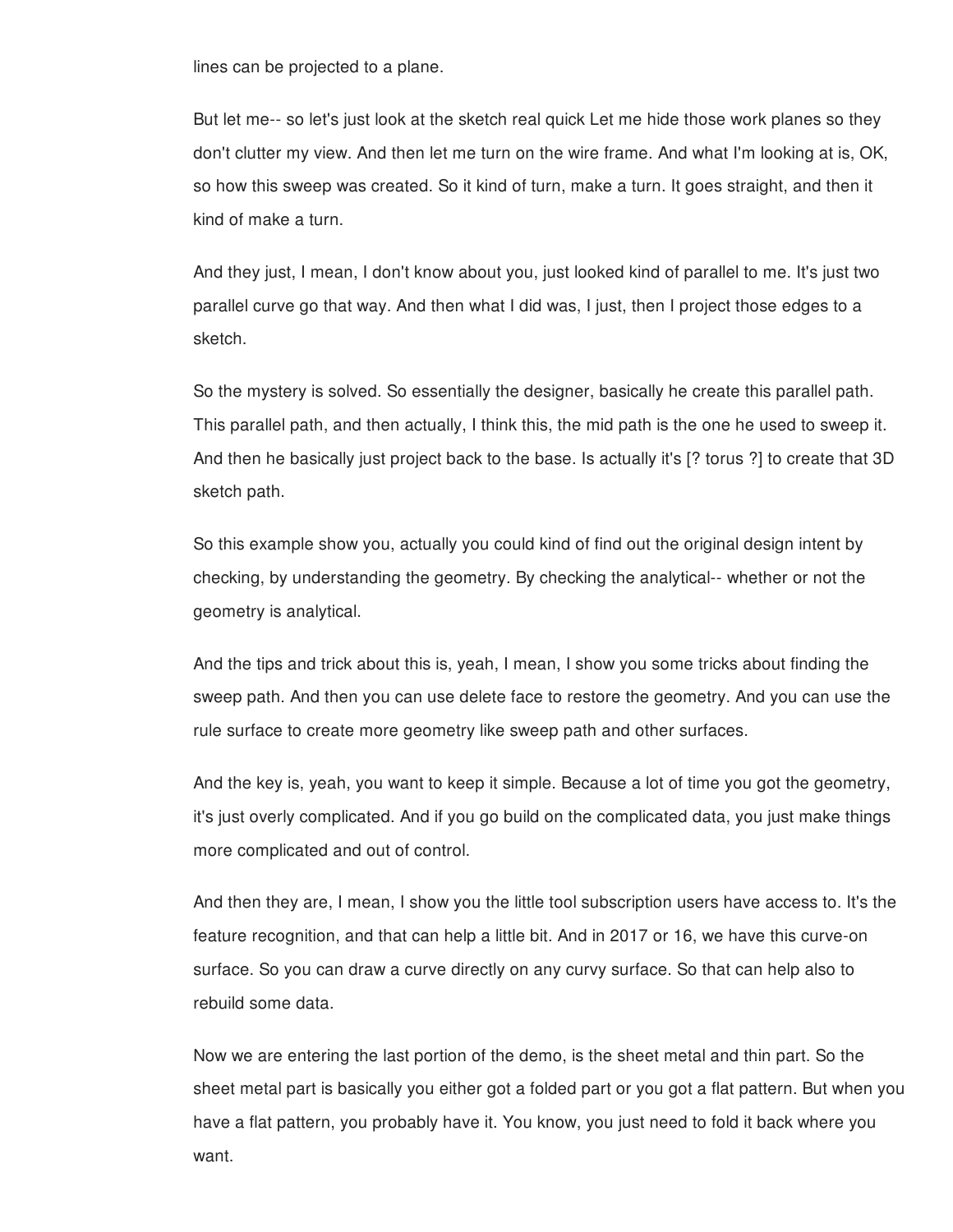But the thing is, like this, if you have a flat pattern like this, and then you have taps around it, what you want to do is, you don't want [? to touch ?] those taps. You want to create those main shape first, and make sure you can fold them properly. And then you can rebuild those taps much easier.

Basically postpone that process later. Just don't do those details. So I keep telling-- yeah, keep it simple. You know, focus on the main shape. Don't worry about the detail. Because parametric slide modeling, the beauty is you can always go back. You can always add. And it's history based. And everything is in the history. And I will show you a demo real quick.

So like this part. This part came from [INAUDIBLE]. So to build this, you can simply do that. You know, you-- I always want to create those work plans defining the boundary. So it's either inside or outside. So basically, you want to identify the A side faces, and then you want to get a clear understanding of your boundary.

So what you-- how big you need to deal with. Something like that. And then you just keep working on it, keep creating those geometry. And then you can create-- starting creating faces, flanges like that.

But the other option you can choose is basically just use the reg edit. So for example, if you want to change this flange angle-- and you can use the reg edit command. And then you can modify the angle without recreating that geometry. So that's a tool you can consider using. It's called the reg edit.

And what if you have a thin wall part like this? And how do you recreate it? So first, you have to convert it to sheet metal part. And there's a kind of implicit command here. Inventor help you find out the thickness. So you just select the face. It automatically populate the thickness for you.

It's a thin-wall part, but you have to watch out on-- I mean, turn on the edges display. Because the bottom is a planer face. Apparently it was done by a shell. And actually, this may not be desirable for sheet metal part. Because the angle is not straight, not perpendicular. So I can do small measurement here.

So it's 95. something. It's not 90 degree. But how do you deal with it? Because there's an interesting technique you can try. It's kind of double thickening. So essentially, you just thicken in from outside and also from inside.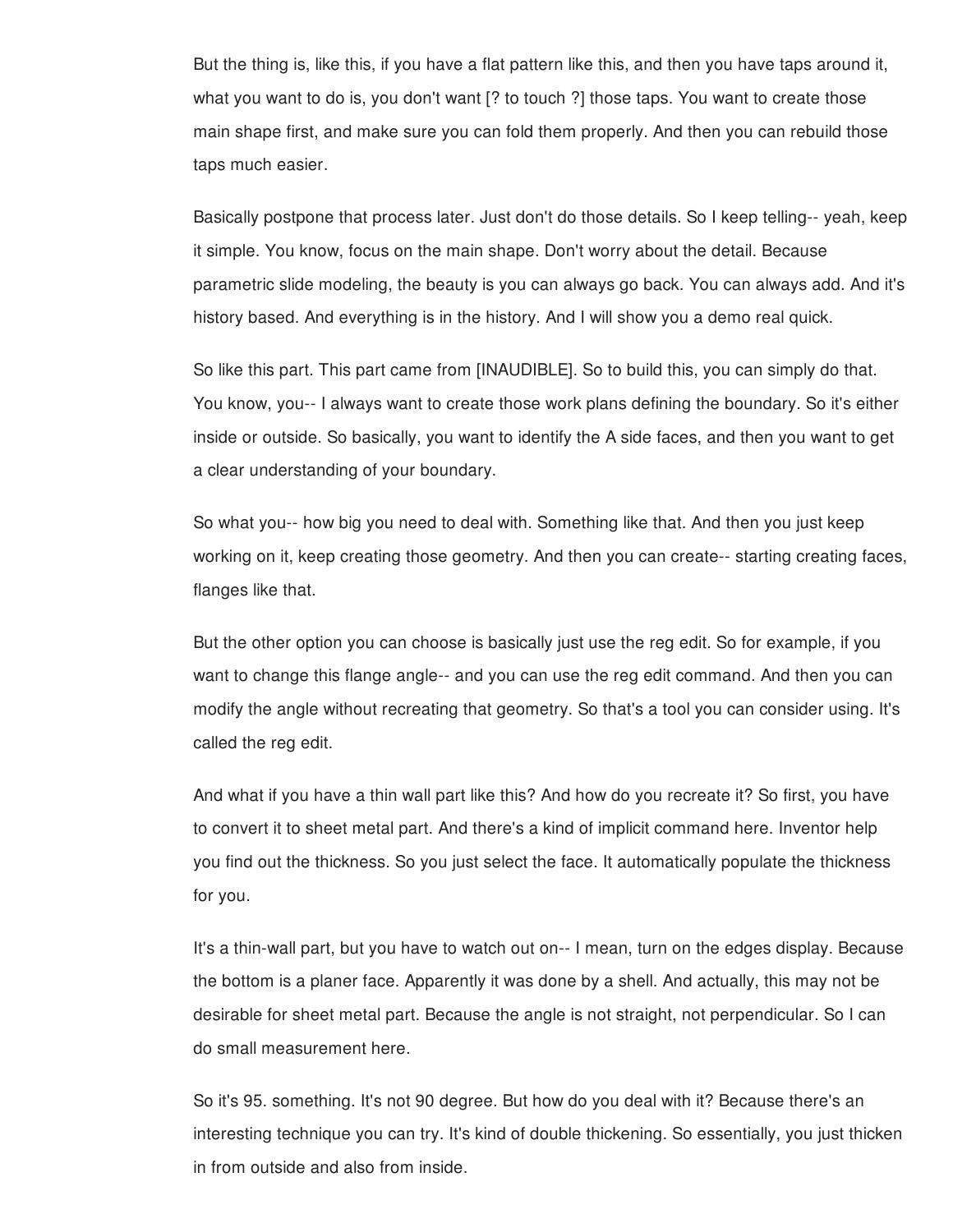I think I select all. And then you just need to do that one more time outside Oh, sorry. Yeah, so that will ensure the detail face, the side face is 90 degree. And we can check real quick. Yeah, it's 90 degrees now.

But still, how do we deal with this type of solid? So you will have to rip the corners. And what I like to do usually is make the corner really big. And what this buy me is, you wouldn't have colliding geometry down the road. Because you can change the-- this is a parametric model, so you can change the gap later, you know.

But to do it first, you want to do something like this. You know, just try to create a really big gap. And then you can start creating [? bins ?] one by one. So this way, it doesn't like the bend, and then we can even rip it. We can use the rip command to do that.

Make a bigger rip. Something like that. And then you can clean up those detail face later. Yeah. So the mantra here is you don't want to worry about the detail too early. And then you focus on the main shape. And then you want to-- you want to use thicken to ensure that the detail face is at a right angle.

And then you can create a multi-solid in sheet metal. I'm not sure if you guys know about that. Starting from 2016, sheet metal support multi-solid body. And the conclusion of today's class is the fidelity of your reverse engineering data, it really depends on your source data. So if your source data is really, really poor, there's not much you can do.

And then I did introduce a lot of, kind of like round trip verification process. But you want to watch out precision lost during the process. So you want to make sure you understand how much you lose, and then you are not deviating too much. Inventor does offer some reverse engineering capability.

And then the last point is, because you know these techniques-- actually, you might want to understand how your data will be consumed by others. So that can help you kind of keep your data integrity.

So any questions? So the last one before we go. These are credit. I think, this presentation- without you guys, without Inventor users worldwide, there is no presentation today. And then I just want to thank you guys, thank all the Inventor users worldwide. And also, the Inventor team. AutoCAD team and Autodesk sheet manager team. And without them, we don't have a presentation, and we don't have the capability. So we have the team members here. Let's give